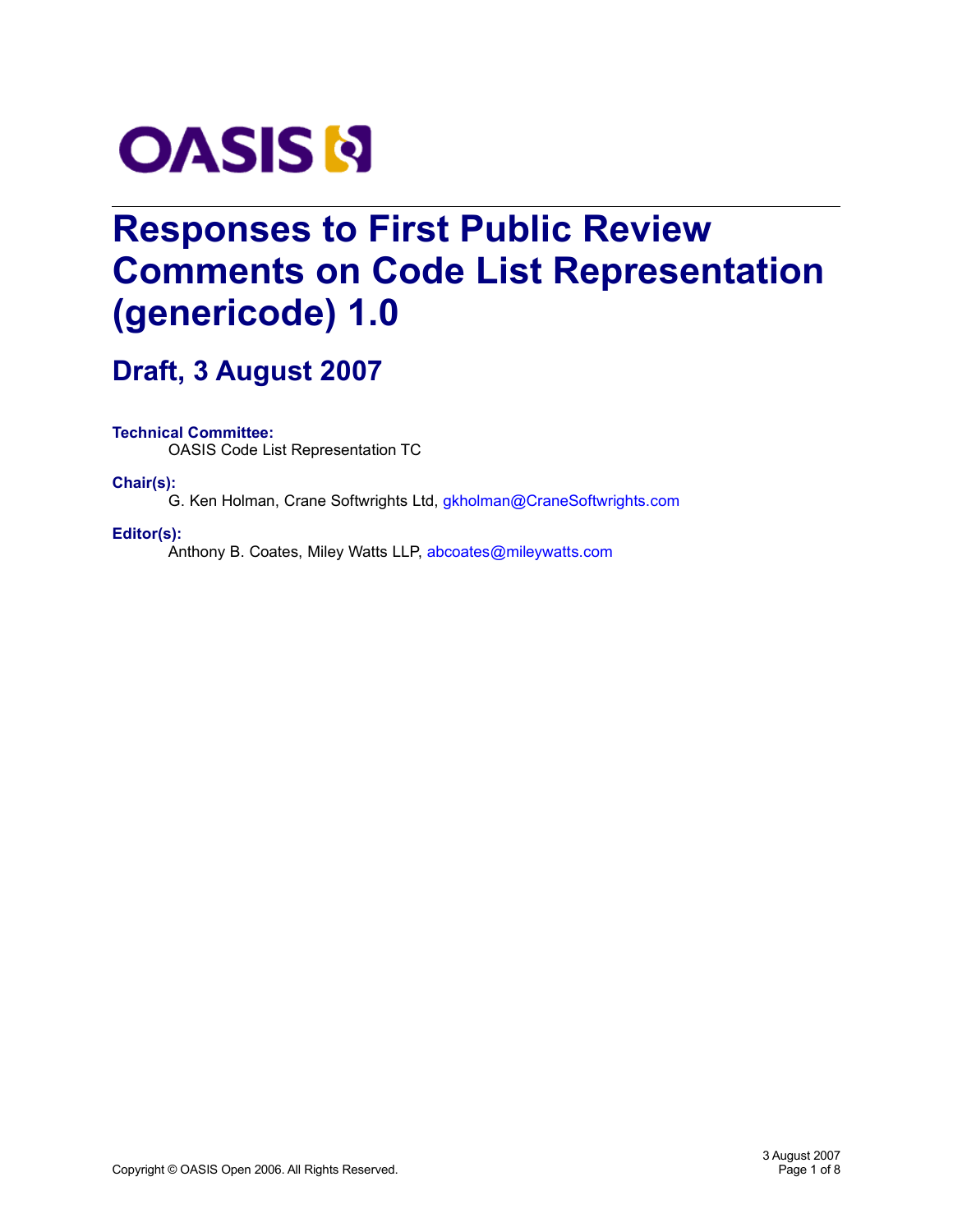# **Notices**

Copyright © OASIS Open 2005. All Rights Reserved.

All capitalized terms in the following text have the meanings assigned to them in the OASIS Intellectual Property Rights Policy (the "OASIS IPR Policy"). The full Policy may be found at the OASIS website.

This document and translations of it may be copied and furnished to others, and derivative works that comment on or otherwise explain it or assist in its implementation may be prepared, copied, published, and distributed, in whole or in part, without restriction of any kind, provided that the above copyright notice and this section are included on all such copies and derivative works. However, this document itself may not be modified in any way, including by removing the copyright notice or references to OASIS, except as needed for the purpose of developing any document or deliverable produced by an OASIS Technical Committee (in which case the rules applicable to copyrights, as set forth in the OASIS IPR Policy, must be followed) or as required to translate it into languages other than English.

The limited permissions granted above are perpetual and will not be revoked by OASIS or its successors or assigns.

This document and the information contained herein is provided on an "AS IS" basis and OASIS DISCLAIMS ALL WARRANTIES, EXPRESS OR IMPLIED, INCLUDING BUT NOT LIMITED TO ANY WARRANTY THAT THE USE OF THE INFORMATION HEREIN WILL NOT INFRINGE ANY OWNERSHIP RIGHTS OR ANY IMPLIED WARRANTIES OF MERCHANTABILITY OR FITNESS FOR A PARTICULAR PURPOSE.

OASIS requests that any OASIS Party or any other party that believes it has patent claims that would necessarily be infringed by implementations of this OASIS Committee Specification or OASIS Standard, to notify OASIS TC Administrator and provide an indication of its willingness to grant patent licenses to such patent claims in a manner consistent with the IPR Mode of the OASIS Technical Committee that produced this specification.

OASIS invites any party to contact the OASIS TC Administrator if it is aware of a claim of ownership of any patent claims that would necessarily be infringed by implementations of this specification by a patent holder that is not willing to provide a license to such patent claims in a manner consistent with the IPR Mode of the OASIS Technical Committee that produced this specification. OASIS may include such claims on its website, but disclaims any obligation to do so.

OASIS takes no position regarding the validity or scope of any intellectual property or other rights that might be claimed to pertain to the implementation or use of the technology described in this document or the extent to which any license under such rights might or might not be available; neither does it represent that it has made any effort to identify any such rights. Information on OASIS' procedures with respect to rights in any document or deliverable produced by an OASIS Technical Committee can be found on the OASIS website. Copies of claims of rights made available for publication and any assurances of licenses to be made available, or the result of an attempt made to obtain a general license or permission for the use of such proprietary rights by implementers or users of this OASIS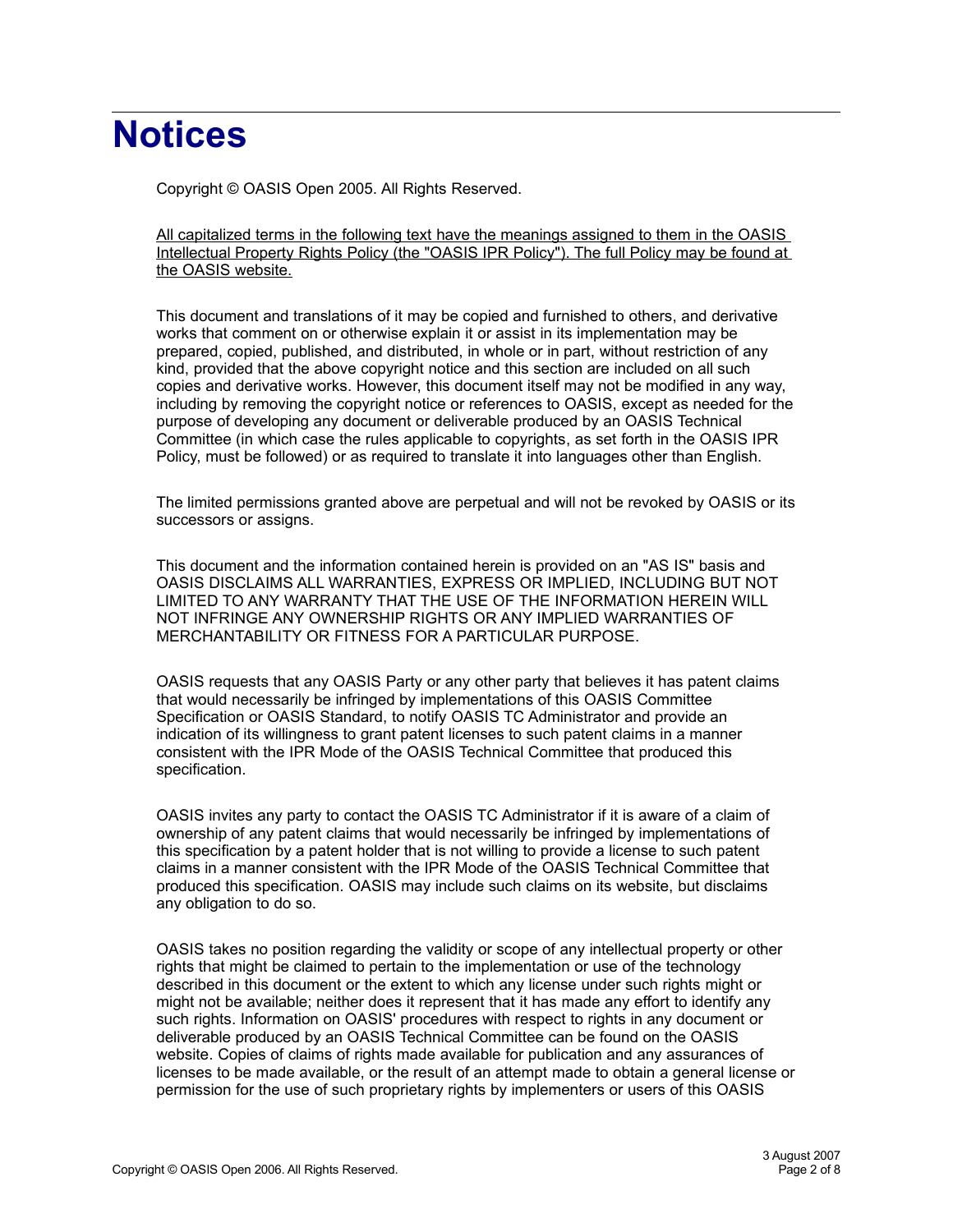Committee Specification or OASIS Standard, can be obtained from the OASIS TC Administrator. OASIS makes no representation that any information or list of intellectual property rights will at any time be complete, or that any claims in such list are, in fact, Essential Claims.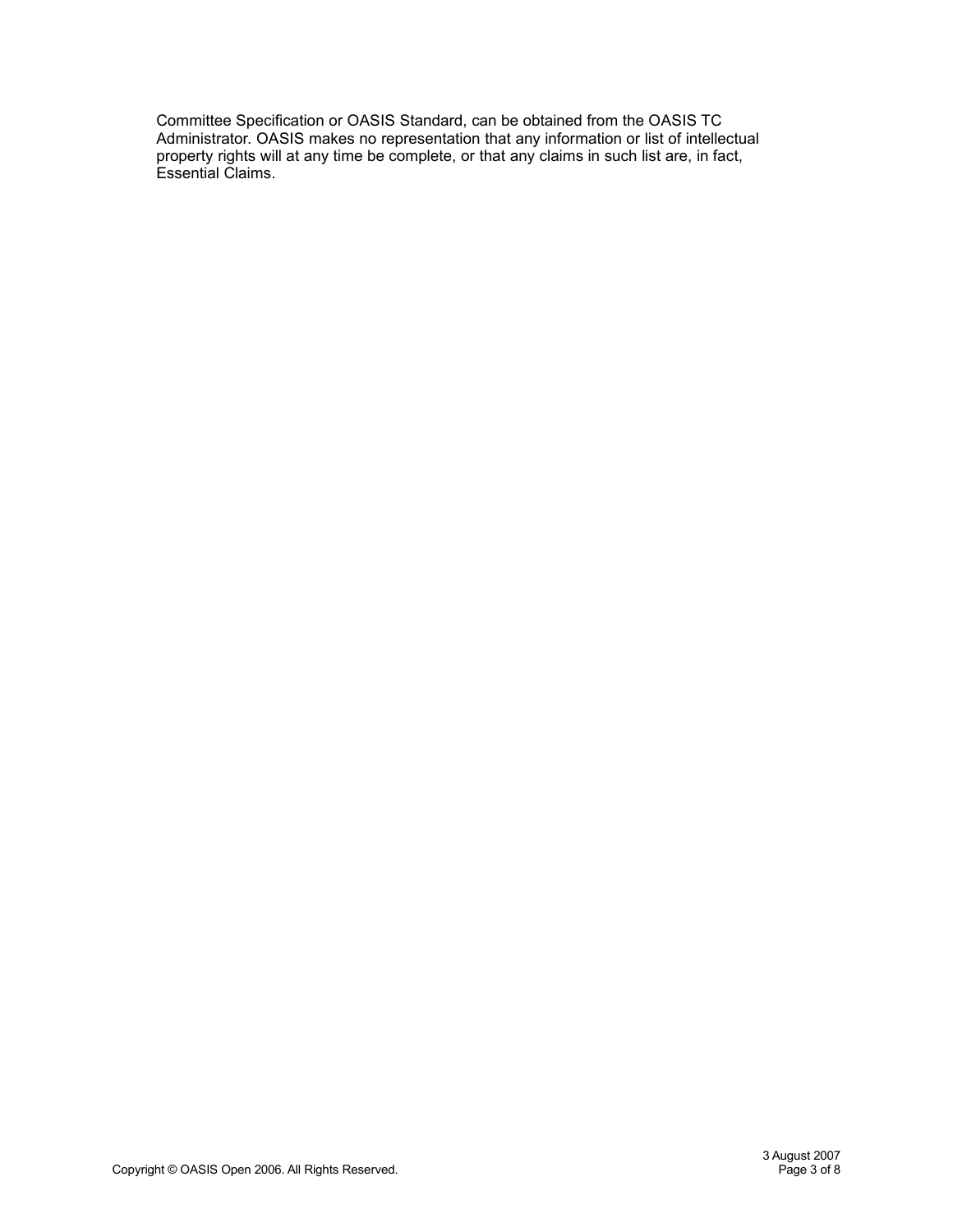# **Table of Contents**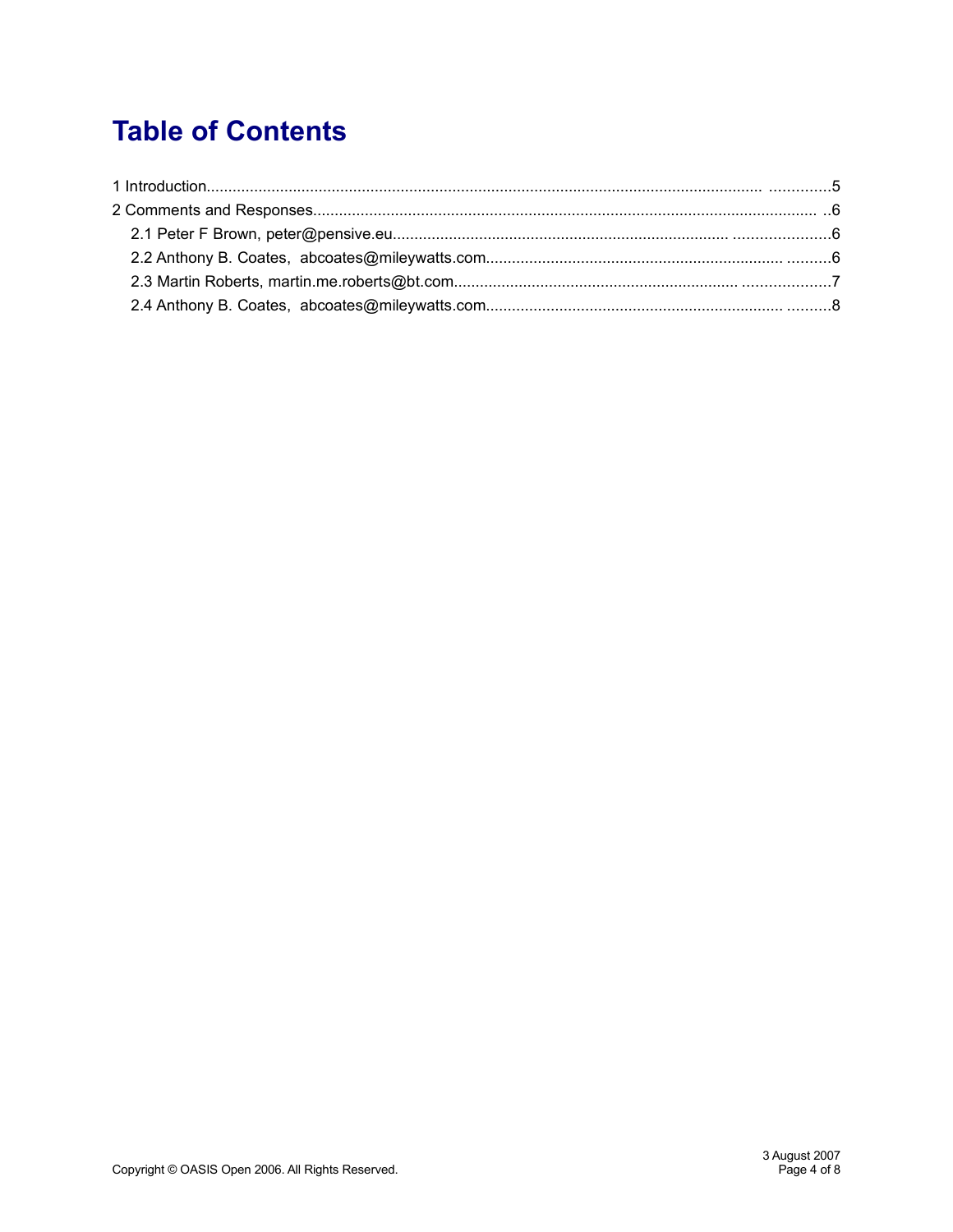# **1 Introduction**

What follows are responses to the comments that were posted to the OASIS Code List Representation TC's comments mailing list in response to the first public review of the Code List Representation (genericode) 1.0 specification.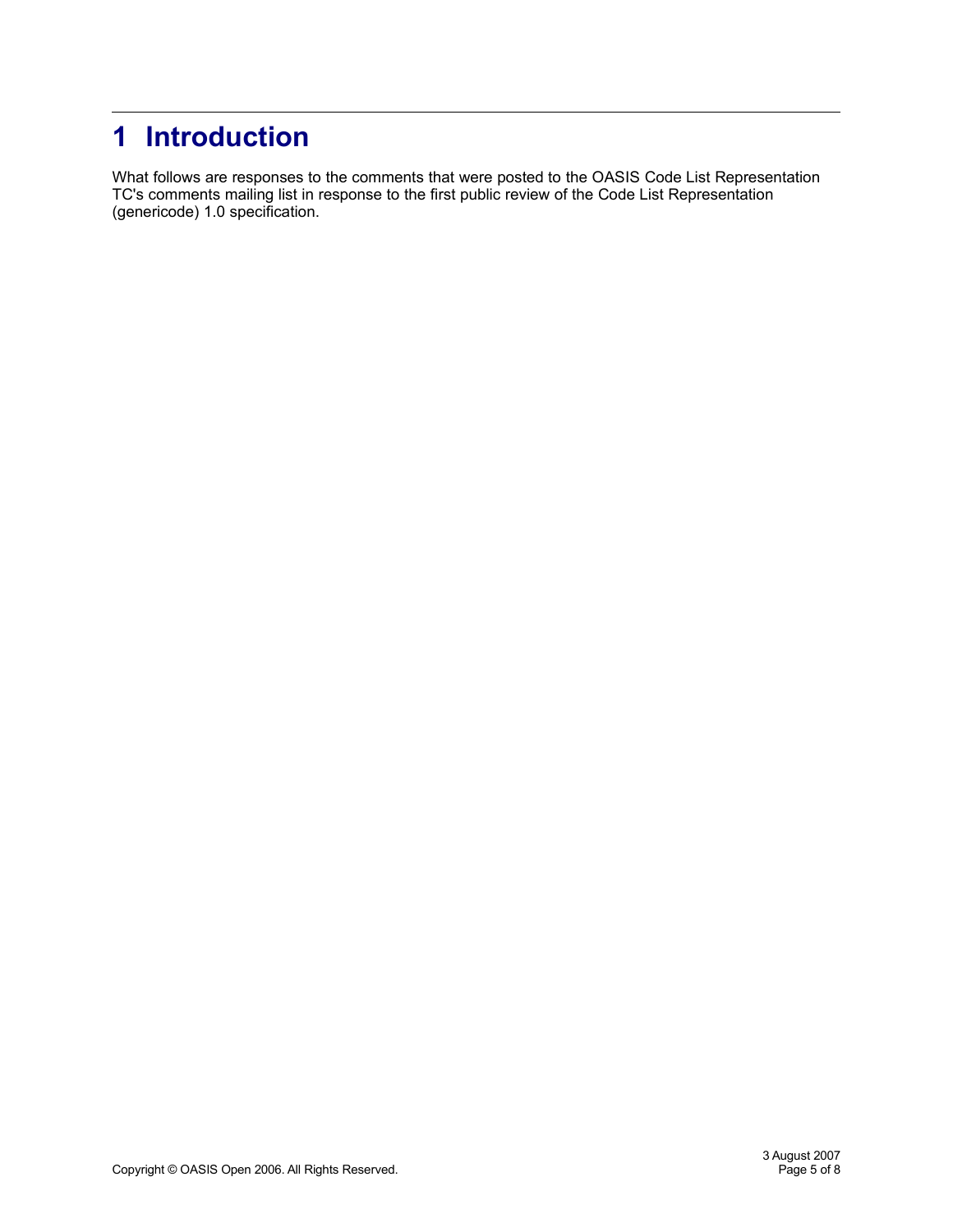# **2 Comments and Responses**

## **2.1 Peter F Brown, [peter@pensive.eu](mailto:peter@pensive.eu)**

### **Comment**

<http://lists.oasis-open.org/archives/codelist-comment/200705/msg00000.html>

The model and approach used seems to be an implementation of Parts 1 and 2 of ISO 11179, and yet no mention is made in the draft recommendation of this provenance.

My questions/concerns are therefore:

if it is intended to be an implementation of ISO 11179 Parts 1 and 2, why is no mention made? Could you point to how and where the specification coincides with or differs from the ISO standard?

if it is not intended to implement or leverage ISO 11179, was this standard at least examined in the course of the TC's work? what were the reasons for not explicitly working with it? Our primary concern is to establish what the advantages and issues would be for an implementer to use the proposed specification rather than ISO 11179 and/or - if they are not orthogonal - what the relationships between them are.

#### **Response**

*ISO 11179 tends to be a basis for modelling methodologies (in particular the naming conventions), and doesn't apply directly to code lists. We note that both UN/CEFACT and ISO 20022 have some basis in ISO 11179, and both are interested in genericode, which suggests that genericode is complementary to ISO 11179. We don't believe there is anything in the genericode specification which requires a formal reference to ISO 11179, nor do we think it would be helpful to users to add such a reference, since users might be led to believe that they need to understand ISO 11179 in order to use genericode, and that isnt' the case.*

### **2.2 Anthony B. Coates, [abcoates@mileywatts.com](mailto:abcoates@mileywatts.com)**

#### **Comment**

<http://lists.oasis-open.org/archives/codelist-comment/200705/msg00001.html>

The committee draft of genericode 1.0 does not support xml:base. It should be modified to do so. The difficulty is that genericode documents potentially contain two kinds of URLs:

1. those used as URIs to identify code lists, etc.;

2. those used as suggested locations for retrieving other documents.

The appropriate bases for these two groups may sometimes be the same, but certainly won't always be the same. As such, a choice needs to be made about which group to which to apply xml:base. It is recommended that the second group of URLs, location URLs, are the ones to which xml:base applies. Additionally, the spec should be tightened to say that canonical URIs (for identifying code lists and their versions, etc.) must be absolute URIs and not relative URIs.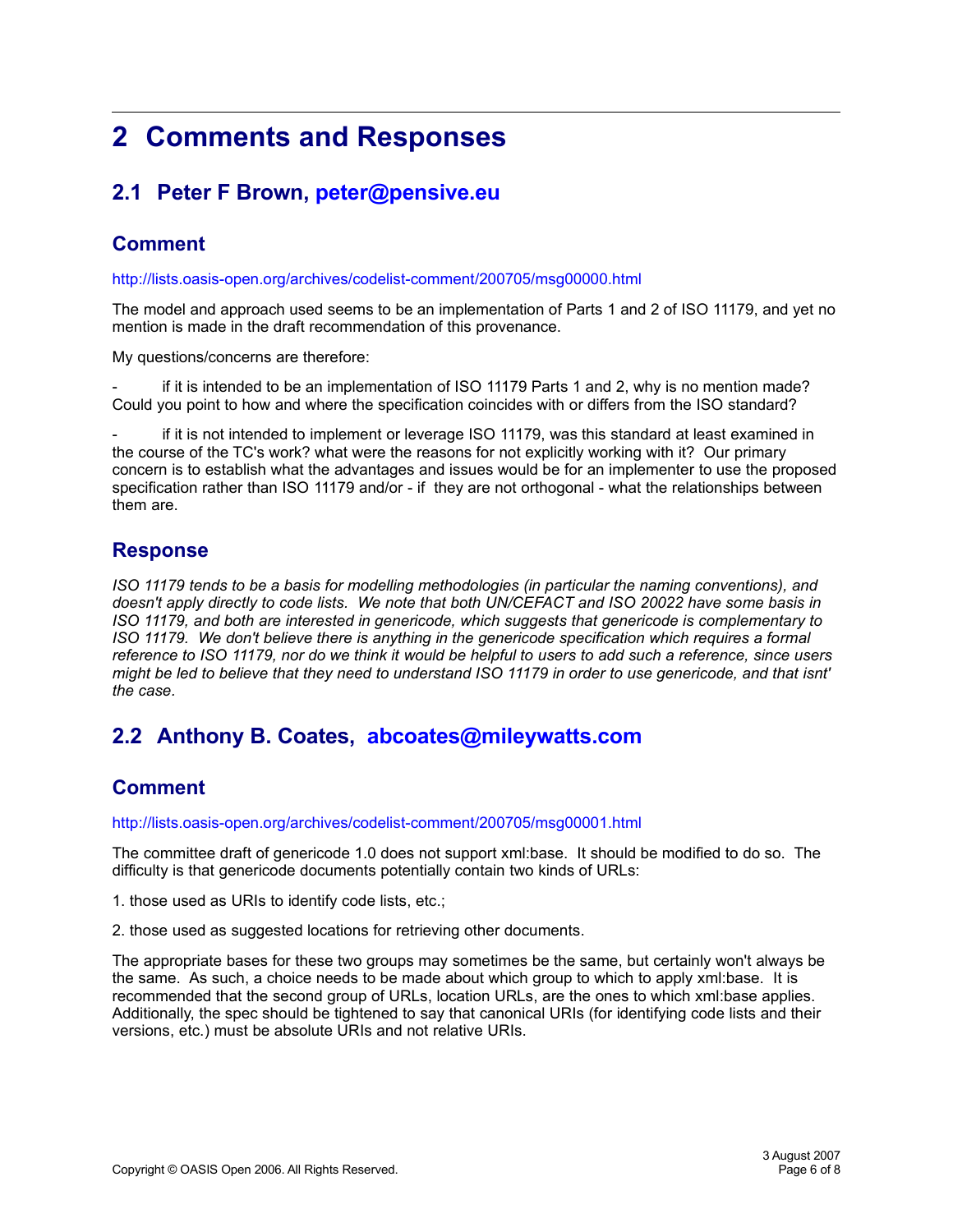#### **Response**

*Agree to*

- *add support for "xml:base" to Schema;*
- *note in specification that this only applies to location URIs, not to canonical URIs*
- *not in specification that canonical URIs must be absolute URIs, not relative URIs.*

### **2.3 Martin Roberts, [martin.me.roberts@bt.com](mailto:martin.me.roberts@bt.com)**

### **Comment**

<http://lists.oasis-open.org/archives/codelist-comment/200705/msg00002.html>

As a person who would need to convert the lists to be used by other applications, I have some concerns over the structure of the lists in terms of the XML.

In order to get values from any list the xpath required would need to be complex in terms of looking for an appropriate attribute that given that name of the value and then fetching the value from a related element.

This gives you a flexible structure for defining data but it does not allow schemas to provide validation of content or for applications to easily pickout the required data.

I would have prefered the use of something like

```
<Value>
  <numericode>1</numericode>
</Value>
```
Rather than

<Value type="numericode">1</Value>

(yes I know this is not an exact example from the document)

The later form would not be able to be validated by a schema and therefore it would be possible to have the word numericode spelt incorrectly and the list would be broken. There are tools which can help in this kind of thing (CAM, Schematron) but it would be better to have a structure that made the best use of native XML rather than this current open schema approach.

One was round the need to allow flexibility of the names for value types would be to have a schema structure that others could use to define elements that could become legitimate children of the value or row structures.

#### **Response**

*The proposal is to change genericode that would make it possible to apply Schema simple data type validation to values in rows. The reason that genericode doesn't do this already is because genericode allows for data type libraries other than the XML Schema datatype library, just as RELAX NG makes this provision (although we expect most people to use the Schema datatypes most of the time). The expectation is that validation of code list values against their data types will be done by tools other than the genericode Schema. The committee does not want to stifle innovation in this, but options include (a) validation of code list values by code written in some general purpose programming language, and (b) transforming the genericode document into an XML format where the values can be validated by a Schema (which would itself be generated from the genericode document).*